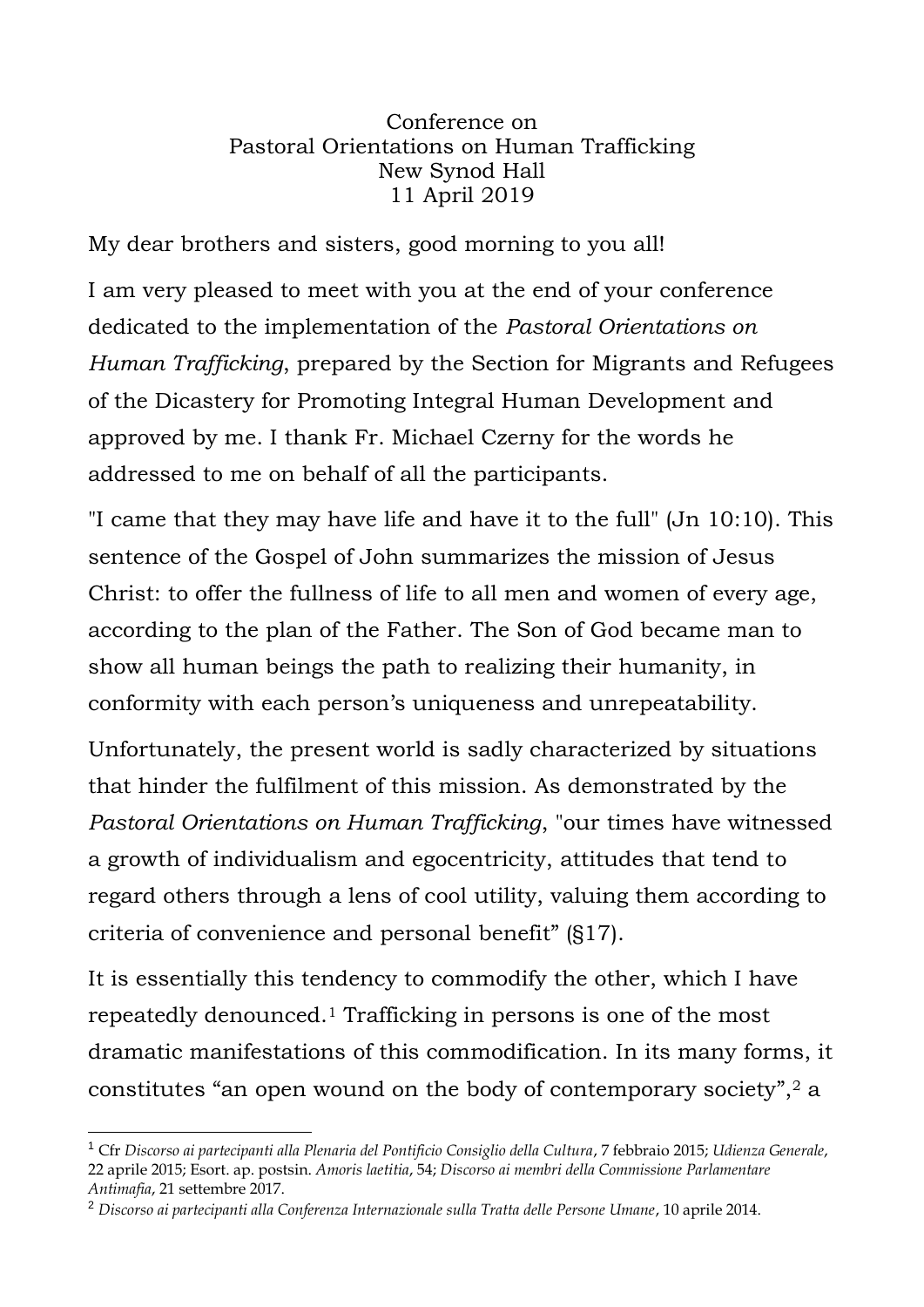profound scourge in the humanity of those who suffer it and of its perpetrators. Trafficking profoundly disfigures the humanity of the victim, offending his or her freedom and dignity. But, at the same time, it dehumanizes those who carry it out, denying them access to "life to the full". Finally, trafficking seriously damages humanity as a whole, tearing apart the human family and the Body of Christ.

Trafficking, as I have already said, constitutes an unjustifiable violation of the freedom and dignity of its victims, of these constitutive dimensions of the human being that are willed and created by God. For this reason it is to be considered a crime against humanity.<sup>3</sup> The same gravity, by analogy, must be attributed to all forms of contempt for the freedom and dignity of every human being, be they a compatriot or a foreigner.

Those who are guilty of this crime cause damage not only to others but also to themselves. In fact, each of us is created to love and care for others, and this reaches its climax in the gift of self: "No one has greater love than this: to give his life for his friends" (Jn 15, 13). In the relationship that we establish with others we play out our humanity, approaching or moving away from the model of human being wanted by God the Father and revealed in the incarnate Son. Therefore, every choice contrary to the realization of God's project for us is a betrayal of our humanity and renounces that "life to the full" offered by Jesus Christ.

2

<sup>3</sup> Cfr *Discorso ad un gruppo di nuovi Ambasciatori in occasione della presentazione delle Lettere Credenziali*, 12 dicembre 2013; *Discorso alla Delegazione dell'Associazione Internazionale di Diritto Penale*, 23 ottobre 2014; *Messaggio ai partecipanti alla Conferenza sulla Tratta degli Esseri Umani organizzata dal "Gruppo Santa Marta"*, 30- 31 ottobre 2015; D*iscorso ai partecipanti all'incontro sulla Tratta degli Esseri Umani promosso da "RENATE"*, 7 novembre 2016; *Parole ai partecipanti alla IV Giornata Mondiale di Preghiera e Riflessione contro la Tratta di Persone*, 12 febbraio 2018; *Incontro pre-sinodale con i giovani*, 19 marzo 2018; *Videomessaggio ai partecipanti al II Forum Internazionale sulla Schiavitù Moderna*, 5-8 maggio 2018; *Discorso ai partecipanti all'Assemblea Plenaria della Pontificia Accademia delle Scienze*, 12 novembre 2018; *Saluto ai membri della Fondazione Galileo*, 8 febbraio 2019.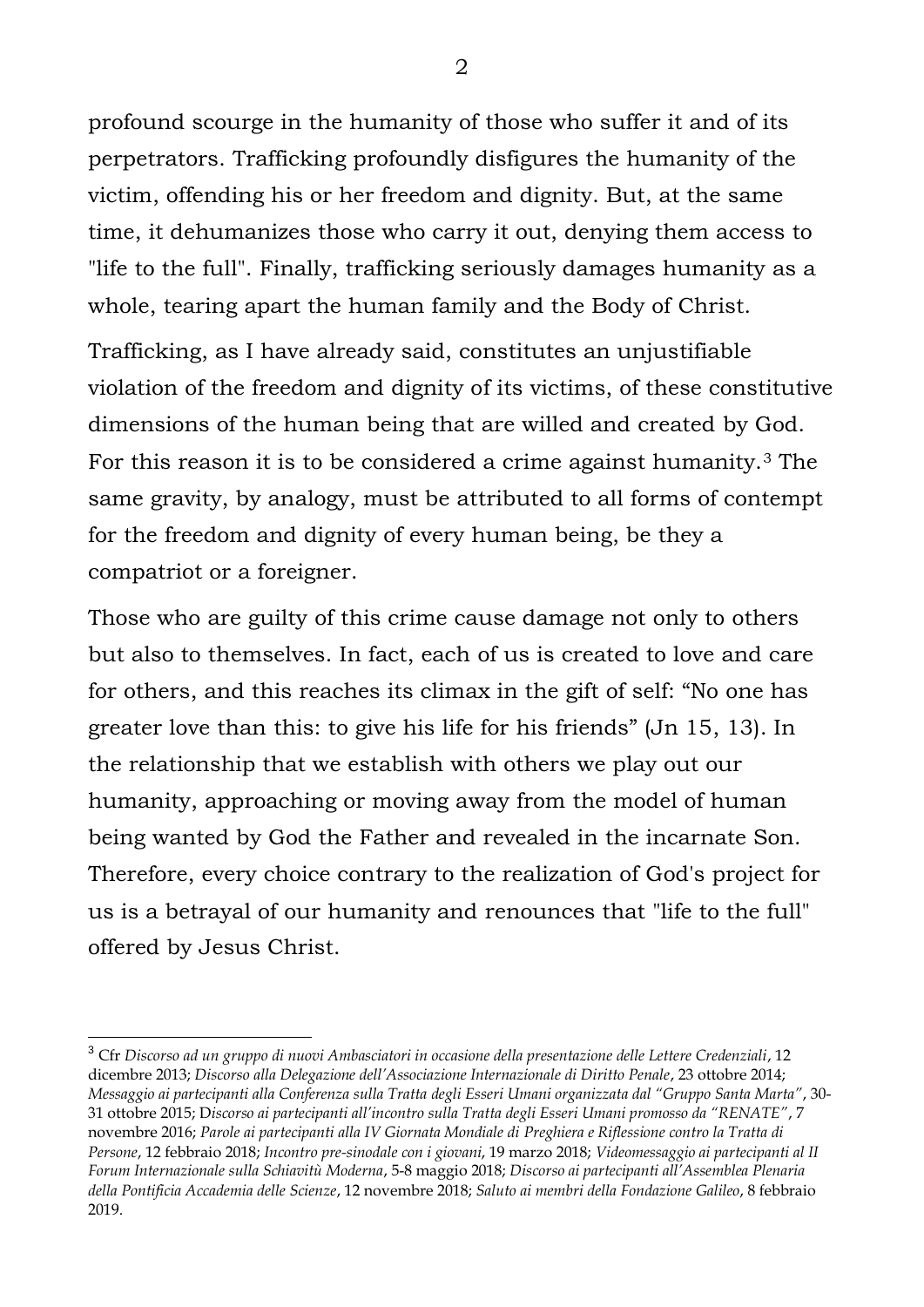All actions that aim to restore and promote our humanity and that of others fulfill the mission of the Church, as a continuation of the saving mission of Jesus Christ. And this missionary value is evident in the struggle against all forms of trafficking and in every commitment to the redemption of the survivors; a struggle and a commitment that also have beneficial effects on our own humanity, opening the way to the fullness of life, the ultimate end of our existence.

Your presence, dear brothers and sisters, is a tangible sign of the generous commitment of many local Churches in this pastoral field. The numerous initiatives that you see on the front lines to prevent trafficking, protect survivors and prosecute offenders are worthy of admiration. I feel I must express special thanks to the many religious congregations that have worked and continue to work in this field, even online, thus acting as the "avant-garde" of the Church's missionary action against all forms of trafficking.

Much has been done and is being done; but much remains to be done. Faced with human trafficking, a phenomenon as complex as it is dark, it is essential to ensure the coordination of various pastoral initiatives, both locally and internationally. The offices established by local Churches, religious congregations and Catholic organizations are called to share their experience and knowledge and to join forces in synergistic activity spanning the countries of origin, transit and destination of those who are trafficked.

To make its action more adequate and effective, the Church must learn how to welcome the help of other political and social actors. Engagement in structured collaborations with public institutions and civil society organizations will guarantee more effective and longerlasting results.

3